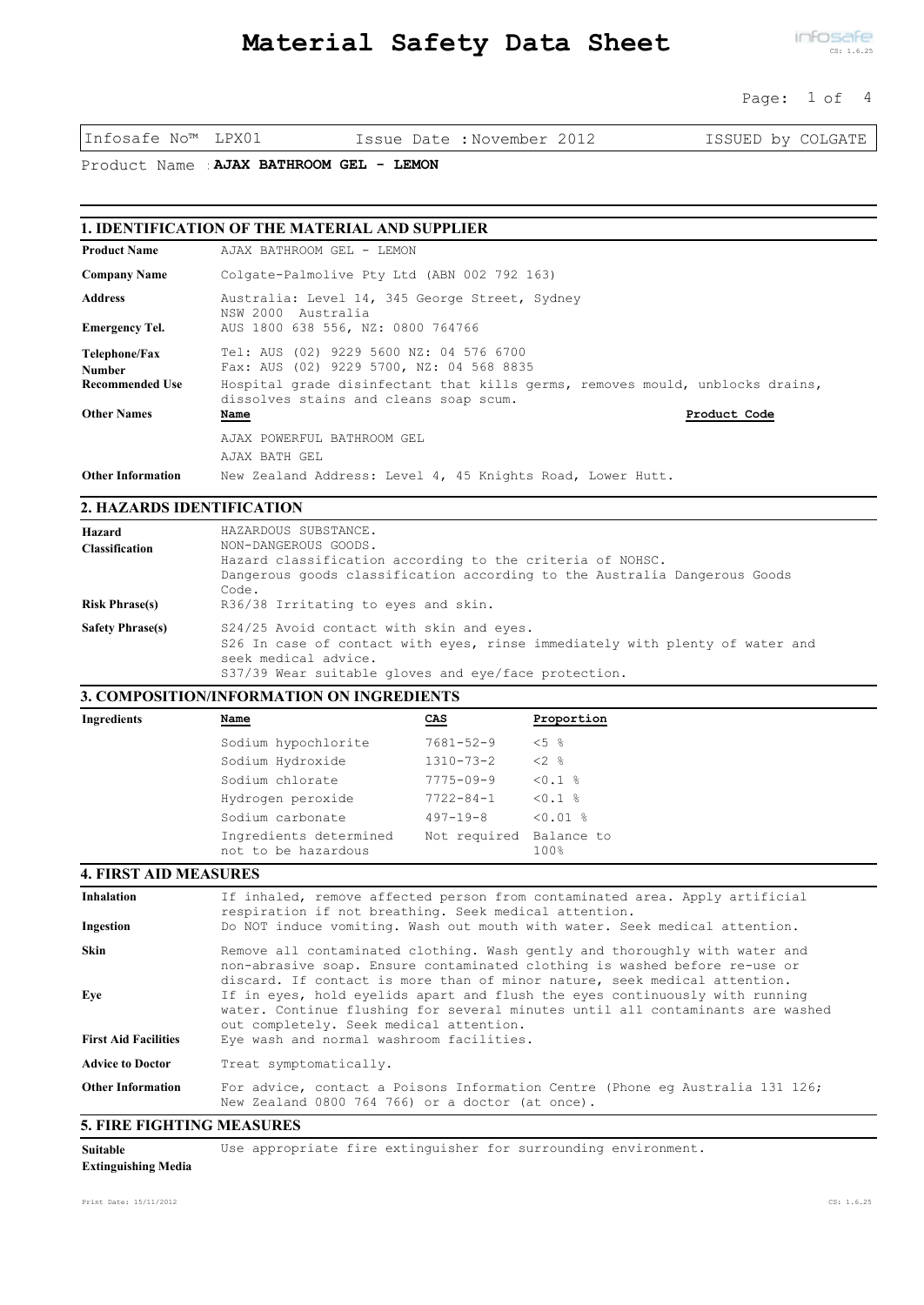|                                                                                        | Material Safety Data Sheet                                                                                                                                                                                                                                                                                                                                                                                                                                                                                                                | infosafe<br>CS: 1.6.25       |
|----------------------------------------------------------------------------------------|-------------------------------------------------------------------------------------------------------------------------------------------------------------------------------------------------------------------------------------------------------------------------------------------------------------------------------------------------------------------------------------------------------------------------------------------------------------------------------------------------------------------------------------------|------------------------------|
|                                                                                        |                                                                                                                                                                                                                                                                                                                                                                                                                                                                                                                                           | Page: $2$ of $4$             |
| Infosafe No™ LPX01                                                                     | Issue Date: November 2012                                                                                                                                                                                                                                                                                                                                                                                                                                                                                                                 | ISSUED by COLGATE            |
|                                                                                        | Product Name AJAX BATHROOM GEL - LEMON                                                                                                                                                                                                                                                                                                                                                                                                                                                                                                    |                              |
| <b>Hazards</b> from<br><b>Combustion</b><br><b>Products</b><br><b>Specific Hazards</b> | Under fire conditions this product may emit toxic and/or irritating fumes<br>including carbon monoxide, carbon dioxide, and hydrogen chloride.<br>Non-combustible liquid.                                                                                                                                                                                                                                                                                                                                                                 |                              |
| <b>Precautions in</b><br>connection with Fire                                          | Fire fighters should wear Self-Contained Breathing Apparatus (SCBA) operated<br>in positive pressure mode and full protective clothing to prevent exposure to<br>vapours or fumes. Water spray may be used to cool down heat-exposed<br>containers.                                                                                                                                                                                                                                                                                       |                              |
|                                                                                        | <b>6. ACCIDENTAL RELEASE MEASURES</b>                                                                                                                                                                                                                                                                                                                                                                                                                                                                                                     |                              |
| <b>Emergency</b><br><b>Procedures</b>                                                  | Wear appropriate personal protective equipment and clothing to minimise<br>exposure. Increase ventilation. If possible contain the spill. Place inert<br>absorbent material onto spillage. Collect the material and place into a<br>suitable labelled container. Do not dilute material but contain. Dispose of<br>waste according to the applicable local and national regulations. If<br>contamination of sewers or waterways occurs inform the local water and waste<br>management authorities in accordance with local regulations.   |                              |
| 7. HANDLING AND STORAGE                                                                |                                                                                                                                                                                                                                                                                                                                                                                                                                                                                                                                           |                              |
| <b>Precautions for Safe</b><br><b>Handling</b>                                         | Use only in a well ventilated area. Keep containers sealed when not in use.<br>Prevent the build up of mists or vapours in the work atmosphere. Avoid<br>inhalation of vapours and mists, and skin or eye contact. Maintain high<br>standards of personal hygiene i.e. Washing hands prior to eating, drinking,<br>smoking or using toilet facilities.                                                                                                                                                                                    |                              |
| <b>Conditions for Safe</b><br><b>Storage</b><br><b>Corrosiveness</b>                   | Store in a cool, dry, well-ventilated area, out of direct sunlight. Store in<br>suitable, labelled containers. Keep containers closed when not in use. Ensure<br>that storage conditions comply with applicable local and national regulations.<br>Expected to be corrosive to metals.                                                                                                                                                                                                                                                    |                              |
|                                                                                        | <b>8. EXPOSURE CONTROLS/PERSONAL PROTECTION</b>                                                                                                                                                                                                                                                                                                                                                                                                                                                                                           |                              |
| <b>National Exposure</b><br><b>Standards</b>                                           | No exposure value assigned for this material by Safe Work, Australia. However,<br>the available exposure limits for ingredients are listed below:                                                                                                                                                                                                                                                                                                                                                                                         |                              |
|                                                                                        | Safe Work, Australia Exposure Standards:<br>Substance<br>TWA<br>STEL<br>mq/m <sup>3</sup><br>ppm<br>ppm<br>Hydrogen peroxide<br>1.4<br>$\mathbf{1}$<br>Sodium hydroxide<br>2 (peak limitation) -<br>$\overline{\phantom{a}}$                                                                                                                                                                                                                                                                                                              | NOTICES<br>mq/m <sup>3</sup> |
|                                                                                        | TWA (Time Weighted Average): The average airborne concentration of a<br>particular substance when calculated over a normal eight-hour working day, for<br>a five-day week.<br>STEL (Short Term Exposure Limit): The average airborne concentration over a 15<br>minute period which should not be exceeded at any time during a normal<br>eight-hour workday.<br>Peak Limitation: A ceiling concentration which should not be exceeded over a<br>measurement period which should be as short as possible but not exceeding 15<br>minutes. |                              |
| <b>Biological Limit</b><br><b>Values</b>                                               | No biological limit allocated.                                                                                                                                                                                                                                                                                                                                                                                                                                                                                                            |                              |
| Engineering<br><b>Controls</b>                                                         | Use with good general ventilation. If mists or vapours are produced local<br>exhaust ventilation should be used.                                                                                                                                                                                                                                                                                                                                                                                                                          |                              |
| <b>Respiratory</b><br>Protection                                                       | If engineering controls are not effective in controlling airborne exposure<br>then an approved respirator with a replaceable mist filter should be used.<br>Reference should be made to Australian/New Zealand Standards AS/NZS 1715,<br>Selection, Use and Maintenance of Respiratory Protective Devices; and AS/NZS<br>1716, Respiratory Protective Devices, in order to make any necessary changes<br>for individual circumstances.                                                                                                    |                              |
| <b>Eye Protection</b>                                                                  | Safety glasses with side shields, goggles or full-face shield as appropriate<br>recommended. Final choice of appropriate eye/face protection will vary<br>according to individual circumstances i.e. methods of handling or engineering                                                                                                                                                                                                                                                                                                   |                              |

controls and according to risk assessments undertaken. Eye protection should conform with Australian/New Zealand Standard AS/NZS 1337 - Eye Protectors for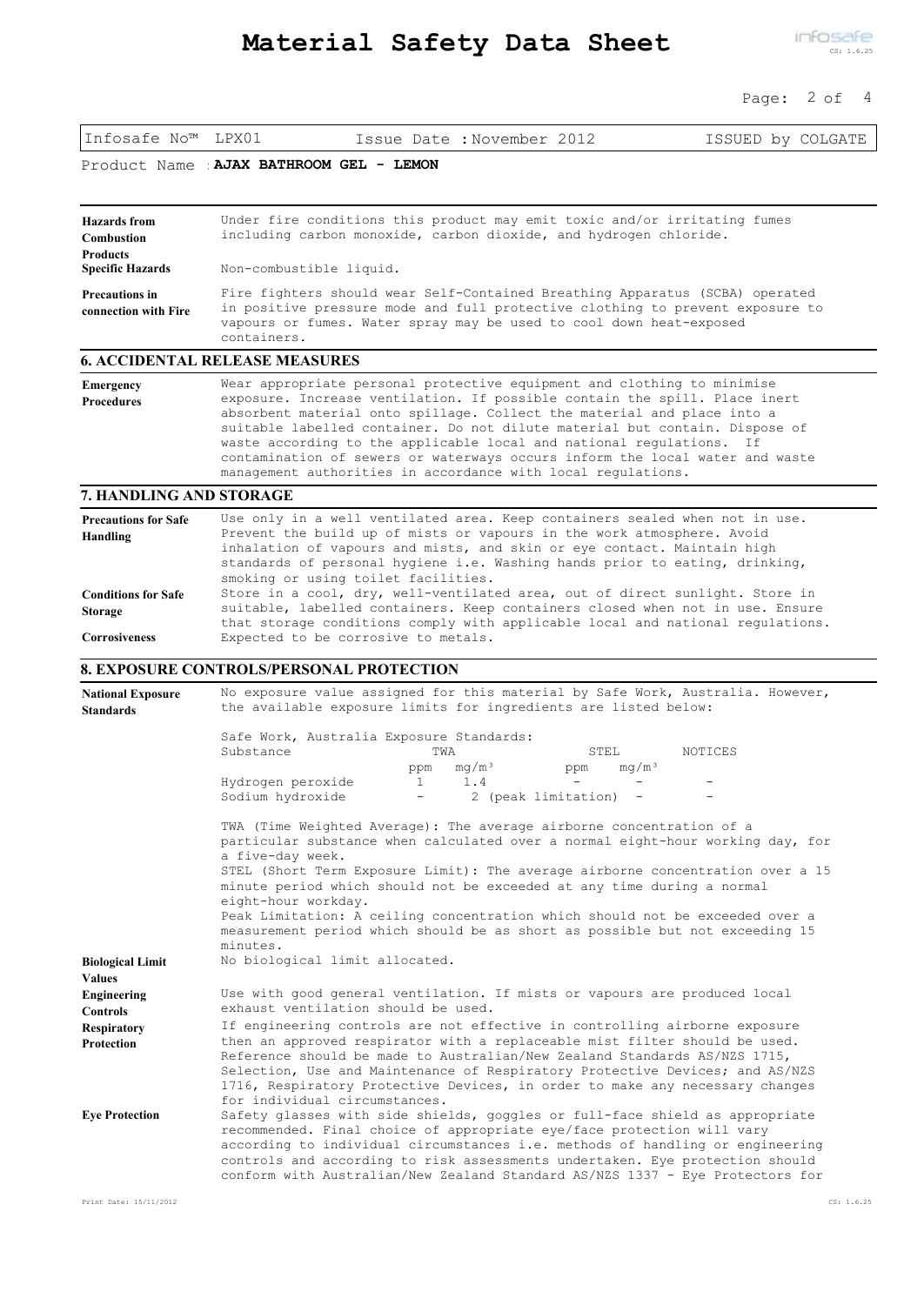### Page: 3 of 4

| Infosafe No™                              | LPX01                                                                                                                                                                                                                                                                                                                                                                           | Issue Date : November 2012 | ISSUED by COLGATE |  |  |  |
|-------------------------------------------|---------------------------------------------------------------------------------------------------------------------------------------------------------------------------------------------------------------------------------------------------------------------------------------------------------------------------------------------------------------------------------|----------------------------|-------------------|--|--|--|
| Product Name                              | AJAX BATHROOM GEL - LEMON                                                                                                                                                                                                                                                                                                                                                       |                            |                   |  |  |  |
| <b>Hand Protection</b>                    | Industrial Applications.<br>Wear gloves of impervious material. Final choice of appropriate gloves will<br>vary according to individual circumstances i.e. methods of handling or                                                                                                                                                                                               |                            |                   |  |  |  |
| <b>Body Protection</b>                    | according to risk assessments undertaken. Reference should be made to AS/NZS<br>2161.1: Occupational protective gloves - Selection, use and maintenance.<br>Suitable work wear should be worn to protect personal clothing, e.g. cotton<br>overalls buttoned at neck and wrist. When large quantities are handled the use<br>of plastic aprons and rubber boots is recommended. |                            |                   |  |  |  |
|                                           | 9. PHYSICAL AND CHEMICAL PROPERTIES                                                                                                                                                                                                                                                                                                                                             |                            |                   |  |  |  |
| Appearance                                | Clear, uncoloured viscous liquid.                                                                                                                                                                                                                                                                                                                                               |                            |                   |  |  |  |
| Odour                                     | Lemon, chlorine.                                                                                                                                                                                                                                                                                                                                                                |                            |                   |  |  |  |
| <b>Melting Point</b>                      | Not available                                                                                                                                                                                                                                                                                                                                                                   |                            |                   |  |  |  |
| <b>Boiling Point</b>                      | Not available                                                                                                                                                                                                                                                                                                                                                                   |                            |                   |  |  |  |
| <b>Solubility in Water</b>                | Soluble                                                                                                                                                                                                                                                                                                                                                                         |                            |                   |  |  |  |
| <b>Specific Gravity</b>                   | $1.070 - 1.090$                                                                                                                                                                                                                                                                                                                                                                 |                            |                   |  |  |  |
| pH Value                                  | $12.8 - 13.2$                                                                                                                                                                                                                                                                                                                                                                   |                            |                   |  |  |  |
| <b>Vapour Pressure</b>                    | Not available                                                                                                                                                                                                                                                                                                                                                                   |                            |                   |  |  |  |
| <b>Vapour Density</b><br>$(Air=1)$        | Not available                                                                                                                                                                                                                                                                                                                                                                   |                            |                   |  |  |  |
| <b>Viscosity</b>                          | $300 - 550Cps$ cPs at $25^{\circ}C$                                                                                                                                                                                                                                                                                                                                             |                            |                   |  |  |  |
| <b>Flash Point</b>                        | Not applicable                                                                                                                                                                                                                                                                                                                                                                  |                            |                   |  |  |  |
| Flammability                              | Non-combustible liquid                                                                                                                                                                                                                                                                                                                                                          |                            |                   |  |  |  |
| <b>Auto-Ignition</b><br>Temperature       | Not available                                                                                                                                                                                                                                                                                                                                                                   |                            |                   |  |  |  |
| <b>Flammable Limits -</b><br>Lower        | Not applicable                                                                                                                                                                                                                                                                                                                                                                  |                            |                   |  |  |  |
| <b>Flammable Limits -</b><br><b>Upper</b> | Not applicable                                                                                                                                                                                                                                                                                                                                                                  |                            |                   |  |  |  |

# **10. STABILITY AND REACTIVITY**

| <b>Chemical Stability</b>                     | Stable under normal conditions of storage and handling.                                                                                              |
|-----------------------------------------------|------------------------------------------------------------------------------------------------------------------------------------------------------|
| <b>Conditions to Avoid</b>                    | Extremes of temperature and direct sunlight.                                                                                                         |
| Incompatible<br><b>Materials</b>              | Strong oxidizing agents.<br>Acids, metal salts, peroxides and reducing agents.                                                                       |
| <b>Hazardous</b><br>Decomposition             | Thermal decomposition may result in the release of toxic and/or irritating<br>fumes including carbon monoxide, carbon dioxide and hydrogen chloride. |
| <b>Products</b><br><b>Hazardous Reactions</b> | May give off dangerous gas if mixed with other products.                                                                                             |
| <b>Hazardous</b>                              | Will not occur.                                                                                                                                      |
| Polymerization                                |                                                                                                                                                      |

## **11. TOXICOLOGICAL INFORMATION**

| <b>Toxicology</b>      | No toxicity data available for this material.                                                                     |
|------------------------|-------------------------------------------------------------------------------------------------------------------|
| <b>Information</b>     |                                                                                                                   |
| <b>Inhalation</b>      | Inhalation of product vapours may cause irritation of the nose, throat and<br>respiratory system.                 |
| Ingestion              | Ingestion of this product may irritate the gastric tract causing nausea and<br>vomiting.                          |
| Skin                   | Irritating to skin resulting in redness and itching.                                                              |
| Eve                    | Irritating to eyes. On eye contact this product will cause tearing, stinging,<br>blurred vision, and redness.     |
| <b>Chronic Effects</b> | Repeated or prolonged exposure to this material will result in skin irritation<br>leading to possible dermatitis. |